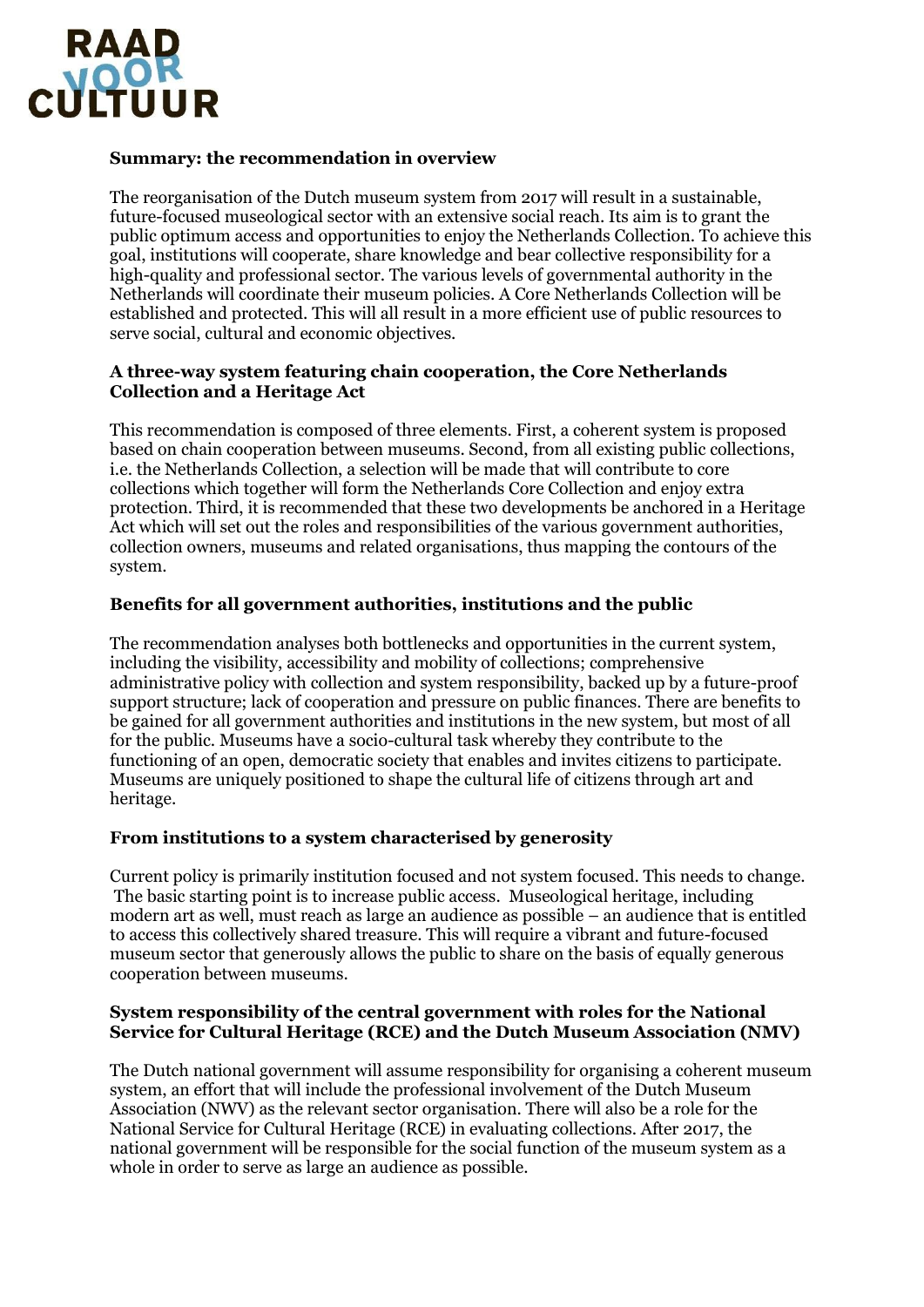

# **Core institutions with geographically spread chains per collection area**

Coherence and cooperation will be fostered by designating core institutions in eight collection areas. Core institutions will operate within a museum chain in which they will play an initiating, facilitating and coordinating role. The central government will designate eight top-quality core institutions. The council has made an indicative suggestion for each collection area in terms of both a core institution and a regional partner institution. All participating institutions in these chains will also be assessed with regard to their active cooperative participation.

## **The Netherlands Core Collection will also contain pieces from regional and local collections**

A selection from the Netherlands Collection will be made: the Netherlands Core Collection. This will contain both national pieces – from which selections will also be made – and pieces from regional and local collections. As is currently the case, the owners will remain financially responsible for conservation and management. Existing instruments for quality assurance and collection policy, such as the Guideline for Disposing Museum Properties (LAMO), the Museum Register and the Cultural Heritage Protection Act will continue playing their current roles in the new system.

## **Rewarding self-regulating cooperation with programme funds**

The desired cooperation can be largely organised by museums themselves in the new legal framework. Sustainable chain formation will be facilitated and rewarded by deploying additional programme funds (e.g. via the Mondriaan Fund) via the core institutions. Intermuseum cooperation will nevertheless be the norm and should be organised from existing budgets. Core institutions are also able to operate on the regional and local levels, even if not specifically instructed by the central government. Organic cross connections can once again link the various chains, with themes or functions, in addition to collection areas, serving as starting points.

## **Professionalism with a vision of a community of museums**

The Council agrees with the views of the Asscher-Vonk committee and, in addition, also foresees the connectedness – i.e. cooperation that engenders added value – the opening up of museum institutions and their spheres of activity as points of departure. The report sketches a future in which museums imaginatively work to transcend existing borders and barriers. This will affect areas such as involvement in current affairs, operating outside the traditional museum building, merging material and immaterial culture, entering into new relationships, opening up genres, talent development, international orientation and reflecting on heritage of our own and that from beyond our borders. All of this in the spirit of professionalism working towards a community of museums.

## **Knowledge is power: education and talent development**

Core institutions will draw up a knowledge agenda for their chain, with a major role for cultural education. Cultural education is to include both the general transfer of knowledge and education conducted in and outside of schools. It is recommended that performance agreements between government authorities and their museum institutions include ways of monitoring and measuring the quality and quantity of cooperation taking place with schools and other social sectors. Under the new system, for example, the government might expect all school pupils in primary and secondary education to be actively introduced to heritage three or four times during their education.